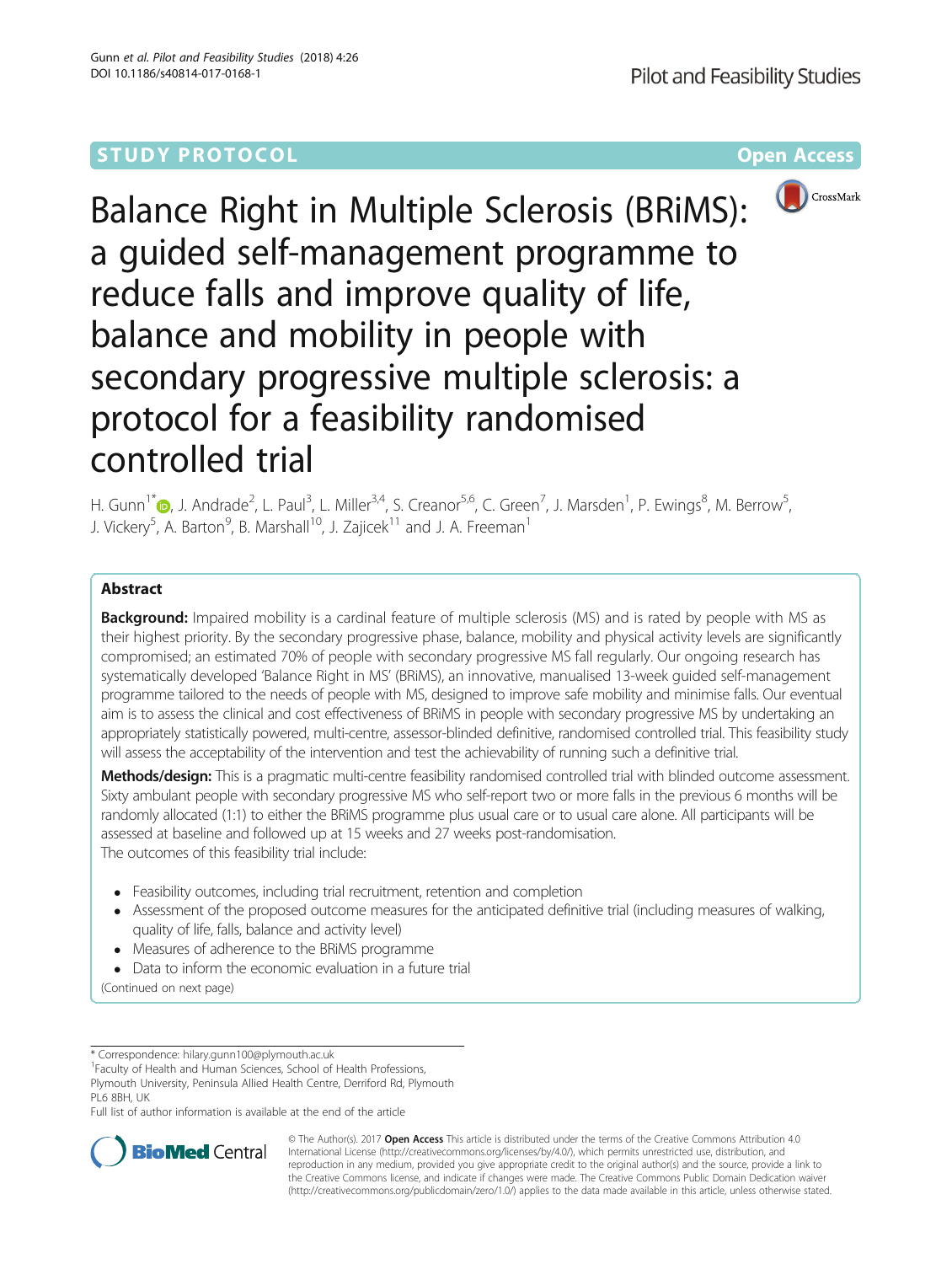(Continued from previous page)

 Process evaluation (assessment of treatment fidelity and qualitative evaluation of participant and treating therapist experience)

Discussion: The BRIMS intervention aims to address a key concern for MS service users and providers. However, there are several uncertainties which need to be addressed prior to progressing to a full-scale trial, including acceptability of the BRiMS intervention and practicality of the trial procedures. This feasibility trial will provide important insights to resolve these uncertainties and will enable a protocol to be finalised for use in the definitive trial.

Trial registration: [ISRCTN13587999](http://www.isrctn.com/search?q=ISRCTN13587999).

Keywords: Secondary progressive multiple sclerosis, Exercise, Self-management, Mobility, Accidental falls, Balance, Quality of life, Feasibility randomised controlled trial

# Background

Multiple sclerosis (MS) affects approximately 100,000 people in the UK [[1\]](#page-9-0), with an estimated cost of £1.4 billion/annum to the National Health Service (NHS) and wider society [\[2](#page-9-0)]. Although most people start with a relapsing-remitting (RR) disease course, approximately two thirds move to a secondary progressive phase within 8 years [\[3](#page-9-0)]. At this point, medical interventions are limited and progression is inevitable [\[4](#page-9-0)].

Surveys of people with MS (pwMS) consistently rank mobility as their highest priority and most important yet most challenging daily function [[5\]](#page-9-0). Evaluation of treatments to improve mobility has also been highlighted as one of the top 10 MS research priorities by the James Lind Alliance [\[6](#page-9-0)]. Impaired balance and falls are common issues for people with secondary progressive MS (SPMS) and are an important contributory factor to mobility impairment [\[7, 8](#page-10-0)]. Approximately 70% of pwMS fall regularly [\[9](#page-10-0), [10](#page-10-0)], at an average rate of >26 falls/person/year in SPMS [[11\]](#page-10-0). More than 10% of these falls lead to injuries [[12](#page-10-0)] and pwMS are three times more likely to sustain a fracture than the general population [[13\]](#page-10-0).

Falling and fear of falling have a profound impact on individuals, leading to activity curtailment, social isolation and a downward spiral of immobility, deconditioning and disability accumulation [\[14\]](#page-10-0). There are also substantial economic and social costs related to increasing immobility, impaired balance and falls in pwMS [\[15](#page-10-0)]. Costs of health and social care have been shown to increase steeply with increasing disease severity/immobility, underlining the importance of optimising safe mobility for as long as possible [[16\]](#page-10-0). This is particularly relevant given evidence that pwMS are living longer, leading to a rising population living with the disease [[17\]](#page-10-0). This has important implications for resource provision, as highlighted in a national audit of neurological services [[18\]](#page-10-0).

The importance of mobility and falls is further emphasised by their consistent prominence in policy documents for long-term neurological conditions [\[19\]](#page-10-0). Work suggests that falls may be an early marker of mobility

deterioration associated with disease progression [[9, 10](#page-10-0)]. Rehabilitation interventions which improve balance and physical activity and decrease the risk of falls may slow this deterioration, providing a persuasive argument to prioritise provision of effective physical management strategies. However, there is currently minimal evidencebased guidance to inform optimal mobility management and none to inform falls management in people with progressive MS. Whilst evidence is available for older people and those with other neurological conditions, research suggests that translating existing interventions to pwMS is likely to be ineffective [\[20](#page-10-0), [21](#page-10-0)]. Small, limited duration studies have evaluated single elements of MS balance and falls interventions, individually demonstrating short-term improvements in mobility, balance or falls awareness [[22](#page-10-0)–[24\]](#page-10-0), but these elements have not yet been implemented or evaluated collectively. Moreover, no studies have been confined to people with SPMS. This feasibility trial begins to address all these issues.

Healthcare policy prioritises the need to empower and support patients to self-manage [[25](#page-10-0)]. 'Balance Right in MS' (BRiMS) is an innovative evidence-based, user-focused, self-management exercise and education programme, designed to improve safe mobility and reduce falls for pwSPMS. It is critical to assess the delivery of this programme and proposed evaluation methods prior to undertaking a definitive trial to assess its effectiveness and cost effectiveness.

Following Medical Research Council (MRC) Guidelines [[26\]](#page-10-0), this feasibility trial will aid the planning of an anticipated definitive, multi-centre randomised controlled trial (RCT) which will compare BRiMS plus usual care with usual care alone in improving mobility and quality of life (QoL), and reducing falls in people with SPMS. This feasibility trial will provide the necessary data and operational experience to inform the conduct and finalise the design of a definitive trial so that it can be successfully delivered with confidence. Ultimately, this will add significantly to the evidence by reporting results of a robust RCT of a manualised, complex intervention.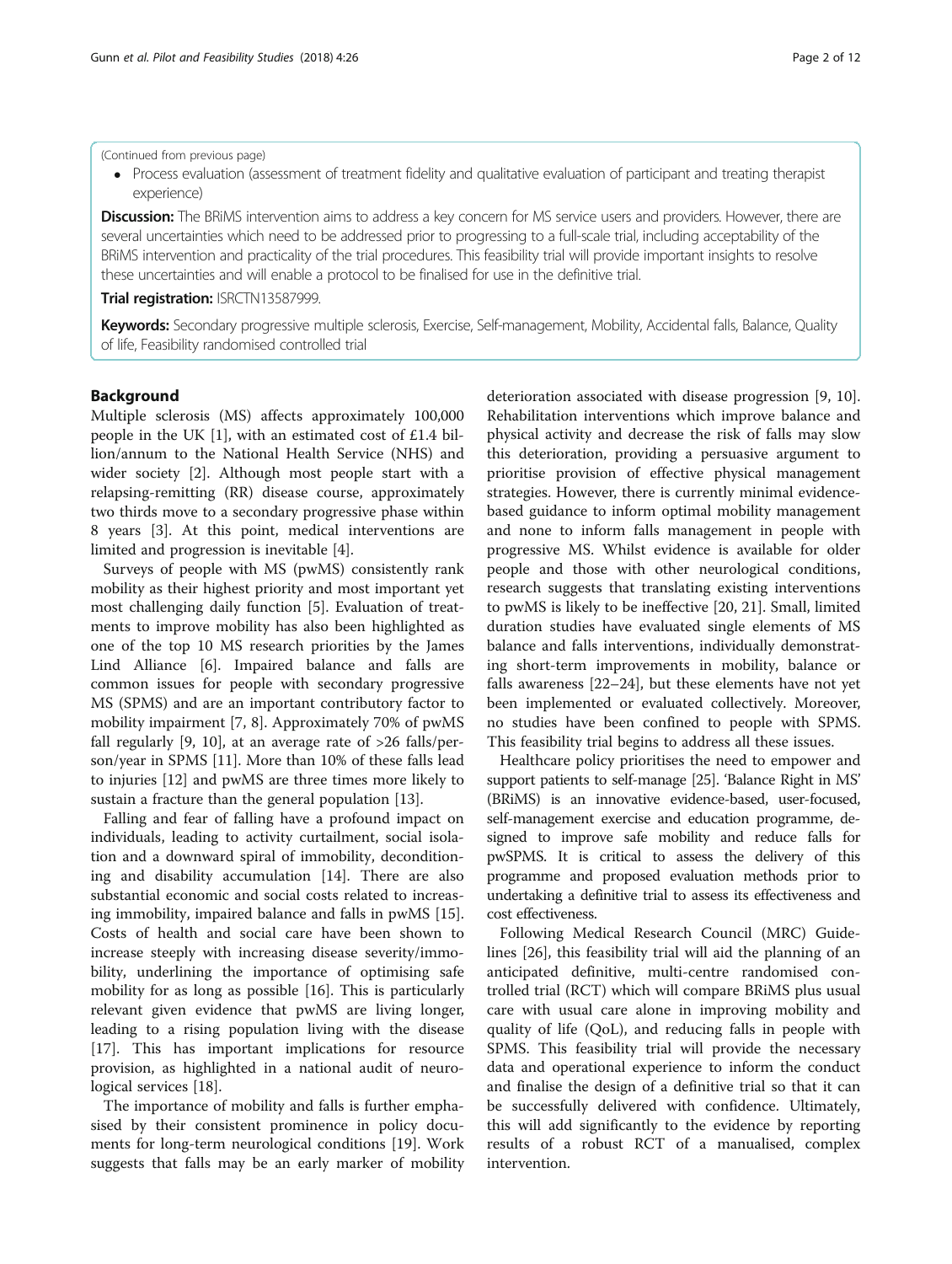# Methods

# Trial design

This is a pragmatic, multi-centre, feasibility RCT with blinded outcome assessment. Figure 1 shows the planned participant pathway.

# Trial settings

Four healthcare sites will be involved in this multicentre RCT, which is based in two geographical regions of the UK: South West Peninsula (England) and Ayrshire (Scotland). A full list of study sites is available via [www.brims.org.uk.](http://www.brims.org.uk/)

# **Participants**

## Sample size

As this is a feasibility trial, the more usual sample size calculation, based on considerations of power for detecting a between-group clinically meaningful difference in a primary clinical outcome, is not appropriate [[27\]](#page-10-0). Instead, the aim is to provide robust estimates of the likely



rates of recruitment and follow-up, as well as provide estimates of the variability of the proposed primary and secondary outcomes to inform sample size calculations for the planned definitive trial. Therefore, we aim to recruit a total of 60 participants across the two regions (40 in the South West and 20 in Ayrshire) over 6 months. An estimated 240 people will need to be screened to achieve this sample size. From other studies in similar settings, we anticipate that retention rates will be approximately 80% [\[28, 29\]](#page-10-0). With our intended sample size of 60 participants, we will be able to estimate the overall retention rate with precision of at least ±13%, and if the 6-month follow-up rate is around 80%, this estimate will have precision of around ±10%. Assuming a nondifferential 6-month follow-up rate of 80%, this should provide follow-up outcome data on a minimum of 24 participants in each of the allocated trial arms.

## Inclusion criteria

The trial population will comprise individuals with a confirmed diagnosis of MS as has been determined by a neurologist according to revised McDonald's criteria [[30\]](#page-10-0), and who are in the secondary progressive phase.

Participants will:

- $\bullet$  Be aged ≥18 years
- Be willing and able to understand/comply with all trial activities
- Score ≥4.0 ≤ 7.0 on the Expanded Disability Status Scale, i.e. people who have some mobility impairment, but who are ambulant for at least a proportion of the time
- Self-report two or more falls in the past 6 months
- Be willing and able to travel to local sites for blinded outcome assessments and BRiMS programme sessions
- Have access to a computer or tablet and to the internet

# Exclusion criteria

Potential participants will be excluded if they:

- Have relapsed/received steroid treatment within the last month (patient-reported relapse is defined as 'the appearance of new symptoms, or the return of old symptoms, for a period of 24 h or more—in the absence of a change in core body temperature or infection') [[31](#page-10-0)]
- Have had any recent changes in disease-modifying therapies; specifically, if they have ever had previous treatment with alemtuzemab; are within 6 months of ceasing nataluzimab; or are within 3 months of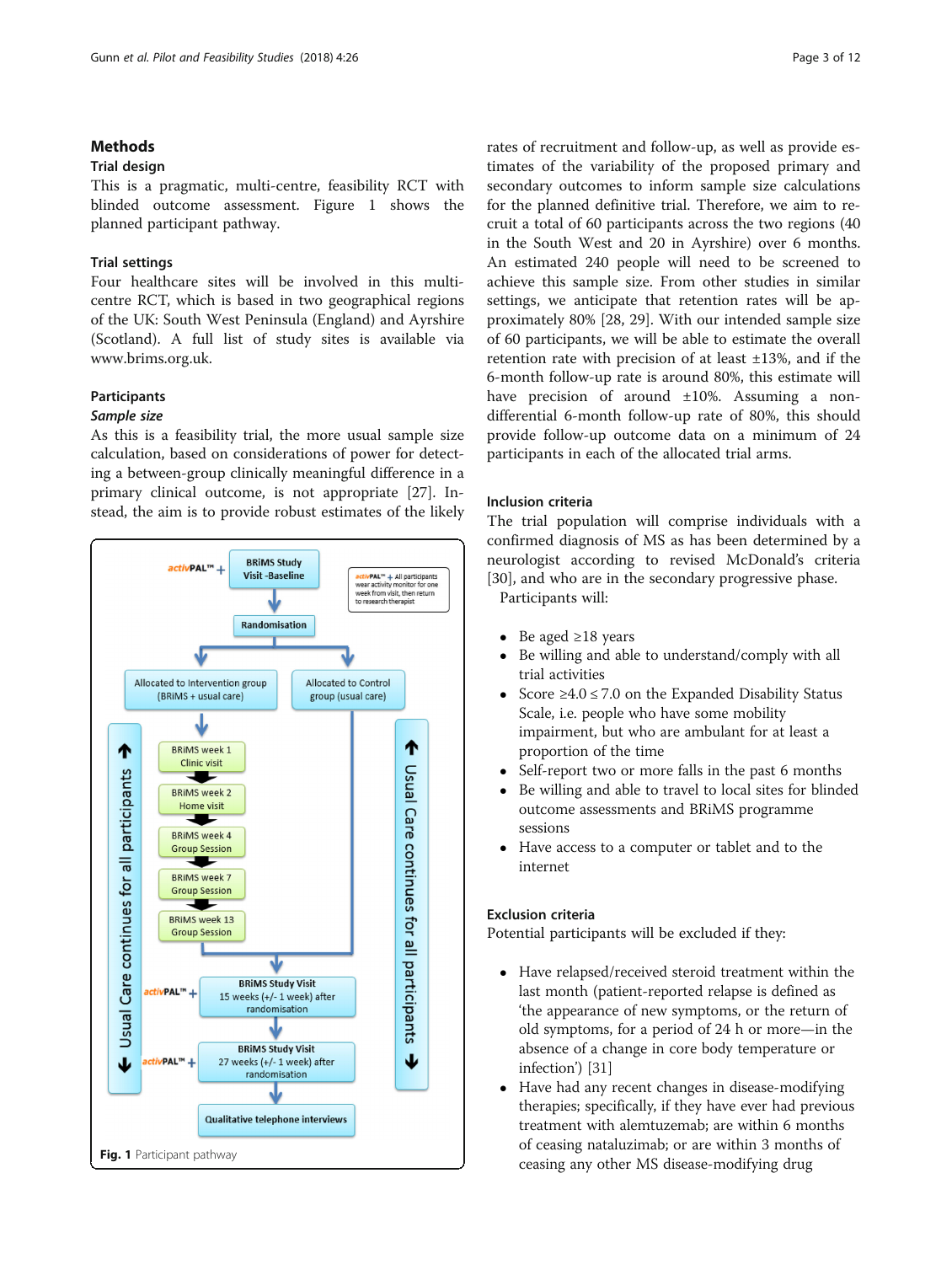- Have participated in a falls management programme within the past 6 months
- Report co-morbidities which may influence their ability to participate safely in the programme or are likely to impact on the trial (e.g. uncontrolled epilepsy).
- Are participating in a concurrent interventional study

Identification and recruitment of participants will be via several routes, including identification by healthcare professionals, screening MS databases and promotion via MS support groups and newsletters. This will be supported by National Institute for Health Research (NIHR) Clinical Research Network staff at each site.

## Randomisation and allocation concealment

The inclusion of group-based elements as part of the intervention necessitates the confirmed participation of a sufficient number of participants within a recruiting site before randomisation occurs. There are four sites where the intervention will be delivered. Once recruited, participants will ideally be randomised in blocks of 10, but the process can accommodate some flexibility within the limits 8–12 participants in each block. Randomisation will be undertaken when a sufficient number of individuals from a recruiting site have consented, indicated that they are able to attend the same BRiMS group (location, timing, should they be randomised to receive it), and complete baseline data have been collected. The decision to declare a block complete will be made by the research therapist in collaboration with the Trial Coordinator, Chief Investigator and local UK Clinical Research Collaboration registered Clinical Trials Unit (CTU) (Registration number 31). Randomisation will be undertaken a minimum of 3 and a maximum of 7 days prior to the commencement of the BRiMS programme delivery (for each block).

When the block size from a recruiting site consists of 8–12 participants, the participants will be randomised to the intervention or control group, using block simultaneous randomisation. The randomisation will be 1:1 when the block consists of an even number of participants, and when the block consists of an odd number of participants, the allocation ratio will be in favour of the intervention group in order to maximise recruitment potential and learning opportunities in this feasibility trial. Participants in a block will be numbered in the order in which they were first entered onto the trial website. The randomisation process will follow a strict and auditable protocol. Randomisation will take place after completion of all baseline assessments by the CTU Trial Manager via a secure web-based system. The randomised allocations will be computer-generated by

the CTU in conjunction with an independent statistician, in accordance with the CTU's standard operating procedure. The randomisation list and the programme that generated it will be stored in a secure network location within the CTU, accessible only to those responsible for provision of the randomisation system.

After randomisation has taken place, an automatic email will be sent by the CTU to the NHS Therapist leading the BRiMS programme locally and to the relevant Principal Investigator to notify them of each participant's allocated group. Notification that randomisation has taken place (but no details regarding individual participant's allocated group) will also be sent to the relevant research therapist and to the CI.

Access to the randomisation code and allocation list will be confined to the CTU data programmer; no one else in the trial team will be aware of allocated trial arms until formal randomisation is completed, hence maintaining effective concealment. Following randomisation, only appropriate members of the trial team will be aware of participants' allocations to intervention or control group; the blinded research therapists will *not* have access to treatment allocation.

## Blinding

Due to the nature of the intervention, trial participants and treating physiotherapists are unable to be blinded. However, the assessors who are undertaking the outcome assessments will be blinded to participant allocations. The initial baseline assessment will be undertaken, following written informed consent obtained by the research therapist, prior to randomisation. Every effort will be made to ensure the two follow-up assessments (at 15 and 27 weeks post-randomisation) remain blinded. At each assessment time point, the assessor will be asked to record if they were un-blinded to group allocation, and if so, the reasons for this.

## Interventions

The BRiMS programme is delivered as a 13-week therapy-led personalised education and exercise intervention. It is structured to maximise the development of self-efficacy and support participant engagement. BRiMS aims to address modifiable fall risk factors such as poor balance and mobility and enable self-management by the use of individualised mobility, safety and falls risk management strategies.

The development of BRiMS has been informed by the MRC framework for the development and evaluation of complex interventions [[26\]](#page-10-0) through a comprehensive programme of research [\[9](#page-10-0), [11, 32](#page-10-0)–[34](#page-10-0)] and input from internationally recognised experts [\[23](#page-10-0), [35\]](#page-10-0).

BRiMS includes a strong focus on home-based activities, supported by online resources and three group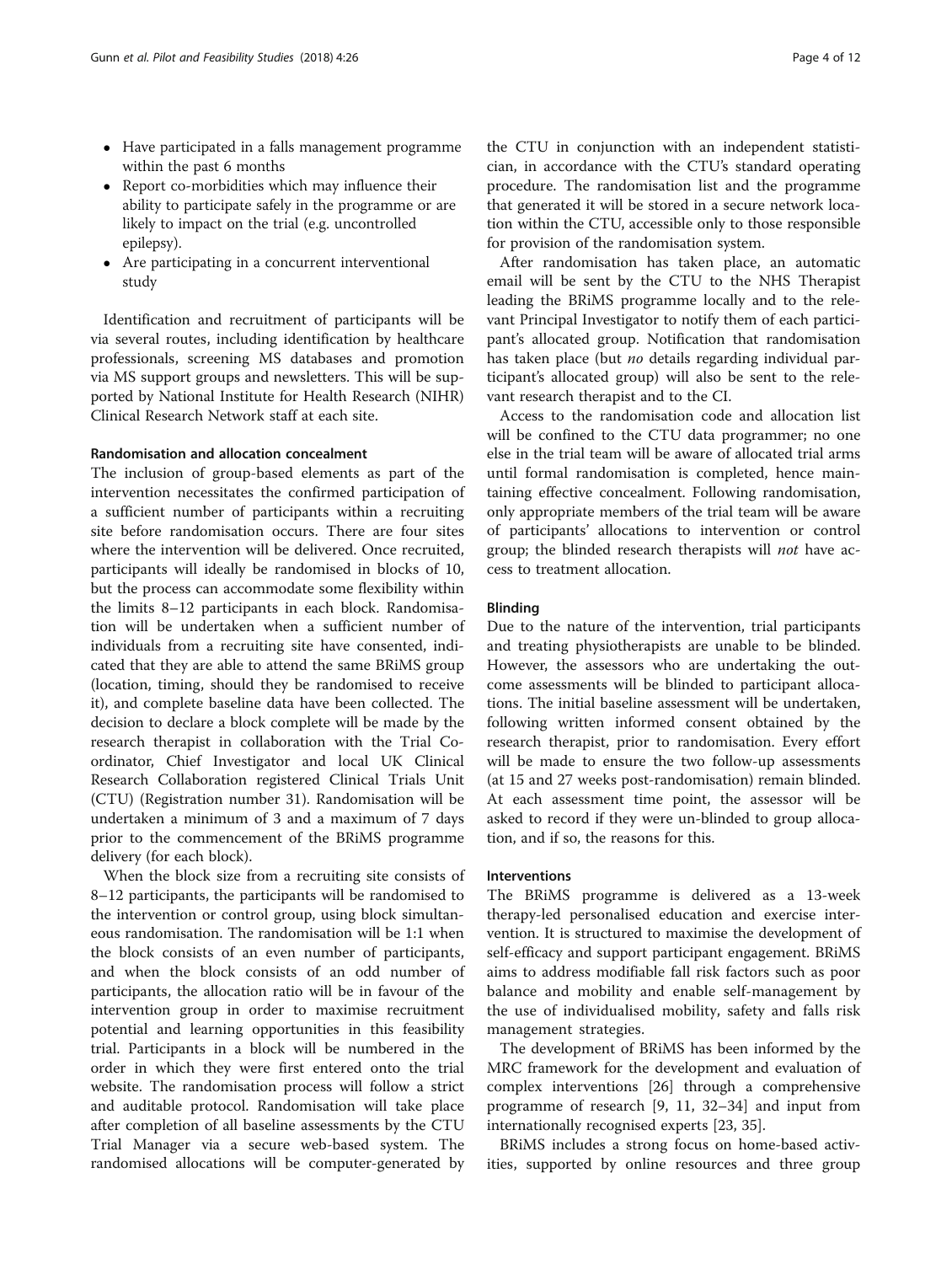sessions interspersed over the duration of the programme. The programme also includes two 'one-toone' sessions (in weeks 1 and 2) to enable individualised assessment, goal planning and development of exercise plans. A home-based online work package overarches the programme, supporting both educational and exercise components and enabling participants to personalise the programme and apply the activities in their daily lives from the outset [\(www.brims.org.uk](http://www.brims.org.uk/)). Developing and supporting motivation is addressed throughout by using innovative functional imagery techniques [[36](#page-10-0)] to supplement established motivational techniques.

Whilst the BRiMS programme is manualised, it is structured to enable tailoring of the components to meet the individual needs of participants (Fig. 2).

The BRiMS education component aims to improve exercise self-efficacy and enhance the individual's knowledge and skills about falls prevention and management [[37\]](#page-10-0). This is delivered through a mix of home and group activities embedded throughout the course of the programme. It utilises group brainstorming, problem solving and action planning [\[38](#page-10-0)] and applies the principles of cognitive behavioural therapy (CBT). During group sessions, peer modelling, vicarious learning, social persuasion and guided mastery are used to boost selfefficacy [[39\]](#page-10-0). Activities which encourage the setting and imagery of short-term exercise goals are employed to boost desire to achieve them, and images of failure are 'rescripted' [\[40](#page-10-0)].

The BRiMS exercise component supports the participant to undertake at least 120 min of gait, balance and functional training per week. It has been designed to be predominantly home-based, with exercise planning and progression undertaken in partnership between the participant and programme leader. The group sessions include exercise activities to encourage peer support and problem solving. Additionally, BRiMS integrates an online exercise prescription resource [\[41\]](#page-10-0) to support and guide home-based practice ([www.webbasedphysio.com\)](http://www.webbasedphysio.com/).

# Usual care

This feasibility trial will use a usual clinical care control group. Whilst usual care varies across the country [\[42](#page-10-0)], in those with SPMS, physiotherapy input is generally provided when an event has caused a significant deterioration in the person's ability to function (e.g. a respiratory infection or an injurious fall). The standard physiotherapy care pathway usually comprises short intermittent episodes of face-to-face intervention. Typically, presenting problems are managed (e.g. providing mobility aids, a written home exercise programme and advice) rather than focusing on the promotion of longterm self-management strategies. In this trial, the usual care received (including health/social care interventions and medications) will be recorded within the health economic assessment of resource utilisation. In this feasibility study, the therapists providing the intervention are not involved in providing the control group with 'usual care', thereby avoiding potential contamination.

# Data collection and outcome measurements

Participant data will be collected during face-to face visits and through the return of postal diaries (see Table [1](#page-5-0) for details). All participants will attend for three trial assessment visits undertaken by the blinded research therapists at baseline, 15 weeks  $(\pm 1$  week) and 27 weeks (±1 week) after randomisation. These dates allow the delivery of the pre-scheduled BRiMS programme to be completed prior to the first follow-up assessment. Deviations from this schedule will be monitored and reported on a protocol deviation form.

The following data will be collected during the trial:

## A. Feasibility outcomes

Data from screening, recruitment and follow-up logs will be used to generate realistic estimates of eligibility, recruitment, consent and follow-up rates.

B. Clinical outcome measures

Standardised clinician-rated and patient selfreported clinical outcomes, which have demonstrated good reliability and validity in people with MS, will be measured. Further, in the main, these measures have been widely used in MS interventional studies, which will enable comparison between studies.

1. Possible primary outcomes for the definitive trial

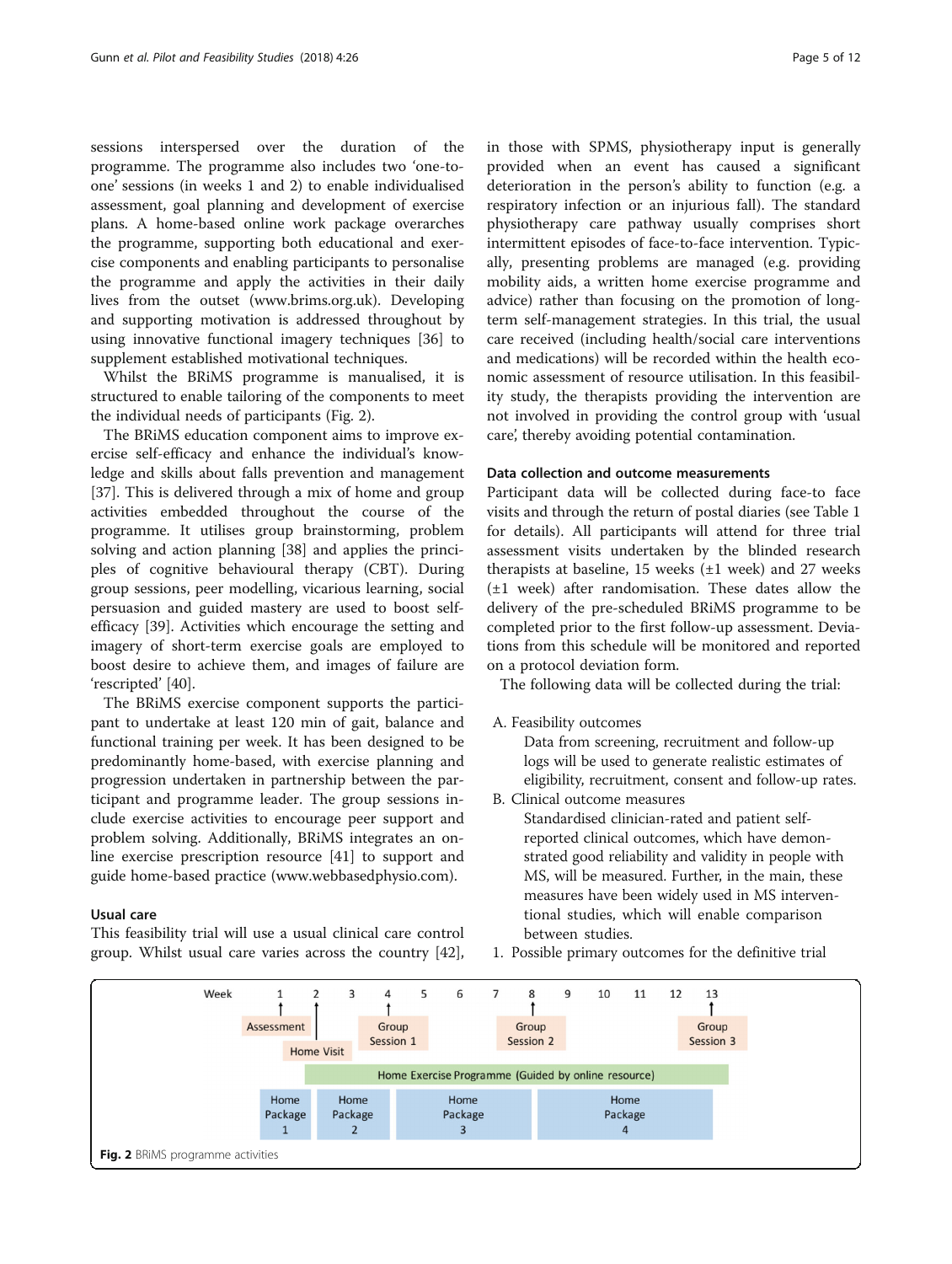| Outcome measure                           | Baseline                  |                                             | 15 weeks post-randomisation<br>$(\pm 1$ week) | 27 weeks post-randomisation<br>$(\pm 1$ week) |
|-------------------------------------------|---------------------------|---------------------------------------------|-----------------------------------------------|-----------------------------------------------|
| Demographics and history                  | $\times$                  | Randomisation to intervention or<br>control |                                               |                                               |
| Provide falls diaries                     | X                         |                                             | Returned by post every 2 weeks                |                                               |
| <b>EDSS</b>                               | X                         |                                             |                                               |                                               |
| MSWS-12vs2.0                              | $\boldsymbol{\mathsf{X}}$ |                                             | $\mathsf X$                                   | X                                             |
| MSIS-29vs2.0                              | X                         |                                             | X                                             | X                                             |
| EQ-5D-5L                                  | X                         |                                             | X                                             | X                                             |
| Falls frequency                           | $\boldsymbol{\mathsf{X}}$ |                                             | $\boldsymbol{\mathsf{X}}$                     | X                                             |
| Activity monitoring                       | 1 week                    |                                             | 1 week                                        | 1 week                                        |
| 2-minute walk test                        | X                         |                                             | X                                             | X                                             |
| Mini-BEST                                 | X                         |                                             | X                                             | X                                             |
| Functional Reach Test                     | X                         |                                             | X                                             | X                                             |
| Falls Efficacy Scale                      | X                         |                                             | X                                             | X                                             |
| Community Participation<br>Indicators     | X                         |                                             | $\boldsymbol{\times}$                         | X                                             |
| Participant Resource Use<br>questionnaire | $\times$                  |                                             | $\times$                                      | $\boldsymbol{\times}$                         |
| Adverse events                            |                           |                                             | Χ                                             | X                                             |
| Qualitative interviews                    |                           |                                             |                                               | X                                             |

<span id="page-5-0"></span>Table 1 Data collection and outcome measures

Walking—Multiple Sclerosis Walking Scale–12 item (MSWS-12) Version 2.0 [\[43\]](#page-10-0).

Health-related quality of life EuroQoL (EQ-5D-5L) [[44](#page-10-0)] and the 29-item Multiple Sclerosis Impact Scale (MSIS-29) Version 2.0 [\[45\]](#page-10-0), which have been specified for use in health economic analyses in MS studies [[46](#page-10-0)].

2. Possible secondary outcomes for the definitive trial Falls frequency and injury rates Falls will be defined as "an unexpected event in which you come to rest on the floor or ground or lower level" [\[47](#page-10-0)]. In line with best practice guidance, the number of falls, injurious falls and associated use of medical services will be recorded prospectively using a patientcompleted daily diary returned to the CTU in a FREEPOST envelope on a fortnightly basis [\[48\]](#page-10-0). Activity level using an activity monitor (activPAL™, Paltechnologies Ltd, Glasgow) [\[49\]](#page-10-0). Walking capacity using the two-minute walk test (fastest speed) (2MWT). This has been recommended as the standard objective walking test to be used in MS interventional studies [\[50\]](#page-10-0). Balance using the Mini-Balance Evaluation Systems Test (Mini-BEST) [\[51\]](#page-10-0) and the Functional Reach Test (forwards and lateral) [[52](#page-10-0)–[54\]](#page-10-0). Fear of falling using the 16-item self-report Falls Efficacy Scale (International) (FESi) [[55](#page-11-0)]. This has been recommended as the standard

objective measure of fear of falling by the Prevention of Falls Network Europe [[47](#page-10-0)]. Community integration using the self-report Community Participation Indicators (CPI) [\[56\]](#page-11-0). This has been recommended as an objective measure of participation for use in falls prevention studies by the International MS Falls Prevention Research Network [\[57\]](#page-11-0).

C. Measures of adherence

Attendance at the five face-to-face sessions will be recorded; adherence will be calculated as a percentage. Engagement in the home-based programme (BRiMS online exercise package and educational packages) will be recorded based on the participants' web-based activity and participant reported information.

This information, alongside the data obtained from qualitative interviews with participants (see E below) will be used to evaluate levels of adherence and to determine whether any amendments to the programme are required to improve engagement.

D. Economic evaluation

Methods for the collection of resource use, cost, and outcome data will be developed and tested in preparation for an economic evaluation alongside a full trial. Data on resource use associated with the setup and delivery of the BRiMS intervention will be collected via within trial reporting, including participant level contact and non-contact time for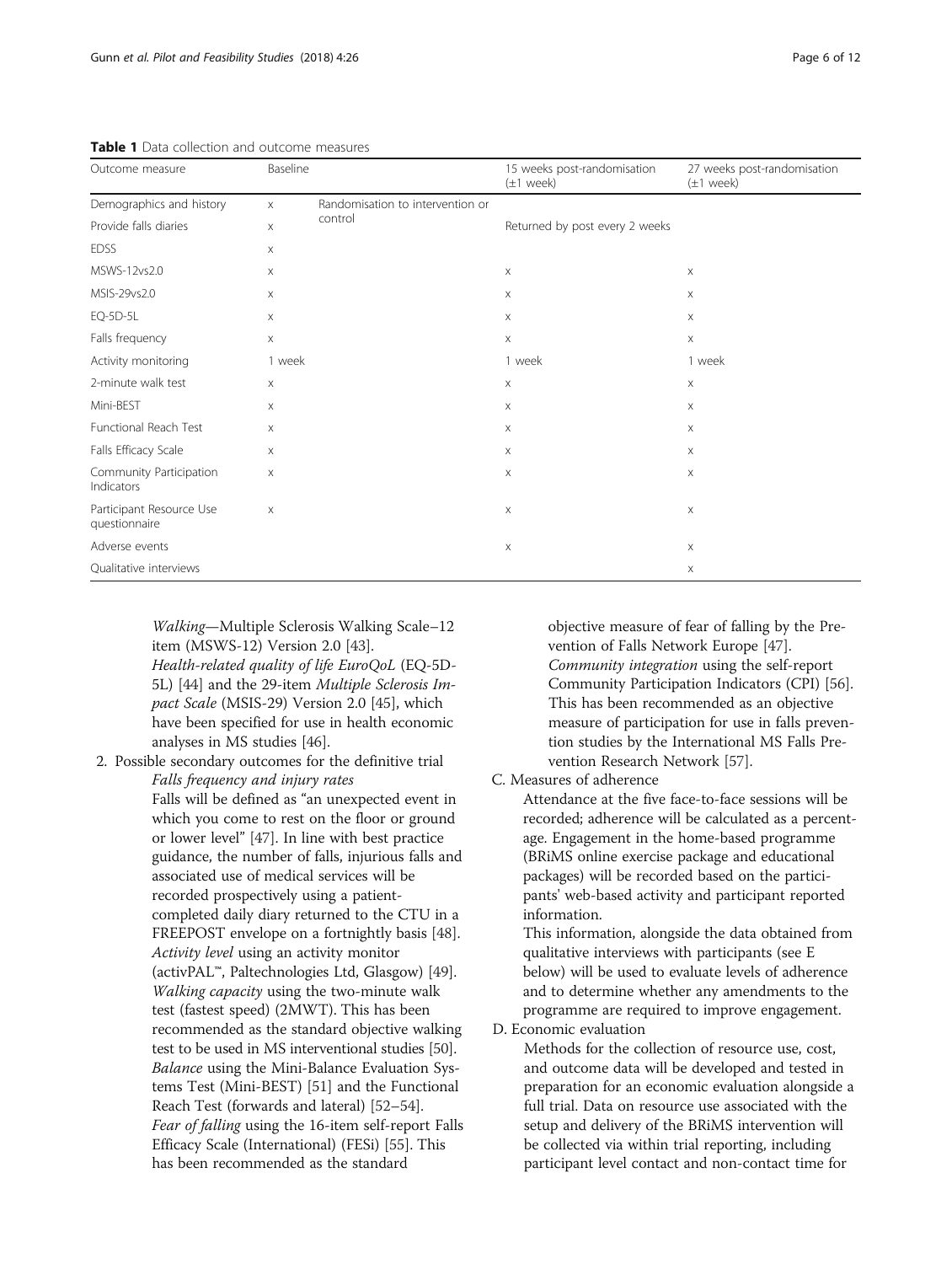staffing input on delivery, equipment and consumable costs, training and supervision. Data on health and social care resource use will be collected at participant level using a Participant Resource Use (RU) questionnaire, developed for this trial [[58](#page-11-0)]. The EQ-5D-5L will be used to estimate quality-adjusted lifeyears (QALYs), and is the expected primary economic endpoint (cost per QALY) in any future evaluation. The MSIS-8D [[59,](#page-11-0) [60](#page-11-0)], an MS-specific preference-based (QALY) measure, will also be used, as this is expected to be of value in future sensitivity analyses.

E. Process evaluation

Process evaluation is a key part of the intervention development process and will be guided by the MRC Process Evaluation of Complex Interventions Guidelines [[61](#page-11-0)] and the National Institute of Health Behaviour Change Consortium framework [\[62](#page-11-0)].

1. Standardisation and fidelity of the intervention Two research therapists (employed specifically for the trial) will undertake the blinded assessments using standardised written protocols. Treating therapists from each site will perform the interventions as part of their NHS physiotherapy role. For this feasibility trial, all treating therapists will undertake a training session as a group. They will receive a therapist manual that provides a clear structure to each session, details the session content and provides sample scripts. All treating physiotherapists have access to the programme website (containing comprehensive reference materials and a closed therapist discussion forum) to optimise fidelity to the intervention content and approach. Treatment fidelity of a random sample of a minimum of 25% of the delivered sessions will be assessed using audio recordings of the session. This sample will include at least two recordings of each session type (1:1 assessment, home visit and group sessions) and at least one session from each treating therapist. The assessment of fidelity will be undertaken by two members of the research team who are independent from the intervention delivery, using a checklist which has been informed by the Dreyfus System for Assessing Skill Acquisition [\[63\]](#page-11-0) and an adaptation of the Motivational Interviewing Treatment Integrity scale [\[64\]](#page-11-0). Both reviewers will initially meet to discuss the fidelity assessment process and their expectations for each element of the checklist. They will then independently rate the same recording and compare and moderate their assessments prior

to undertaking further reviews. Any uncertainties in further reviews will be resolved through discussion. Safety monitoring

Throughout the trial, all possible precautions will be taken to ensure participant safety and wellbeing. Participants will be monitored for adverse events and serious adverse events (defined according to the Medicines for Human Use (Clinical Trials) Regulations, 2004) [[65\]](#page-11-0) via completion of their daily diaries and during follow-up assessments. Participants will be asked to report all adverse events in their diaries, whether they are thought to be related to the intervention or not. Diaries will be reviewed on receipt for reports of adverse events and responded to according to pre-defined adverse event and serious adverse event reporting procedures.

Retention rates and withdrawals Each participant has the right to voluntarily withdraw from the trial at any time, without repercussions. This is distinct from participants in the intervention group terminating their involvement in the BRiMS programme.

- (a)Discontinuation of the intervention Participants in the intervention group may choose to discontinue the BRiMS programme, or may do so on the recommendation of a health professional, for example following an adverse event. Where appropriate, such participants will be asked to continue to attend blinded assessments as per protocol if this is feasible.
- (b)Withdrawal from the trial

Any participant may at any time after they have consented decide that they no longer wish to be part of the trial. This may be through personal choice (i.e. they withdraw their consent) or in consultation with a health professional, for example where it becomes impossible to provide outcome data or comply with any other trial procedures for whatever reason. In addition, a participant may be withdrawn following a significant protocol deviation, such as being randomised in error. In this event, the decision as to whether they should be removed from the trial completely or retained on an intention to treat (ITT) basis will be made through an independent adjudication by the Trial Steering Committee (TSC) who are blinded to group allocation [\[68](#page-11-0)].

- 2. Qualitative evaluation
	- The qualitative evaluation aims to:
	- Assess the acceptability of the trial methods (both trial arms)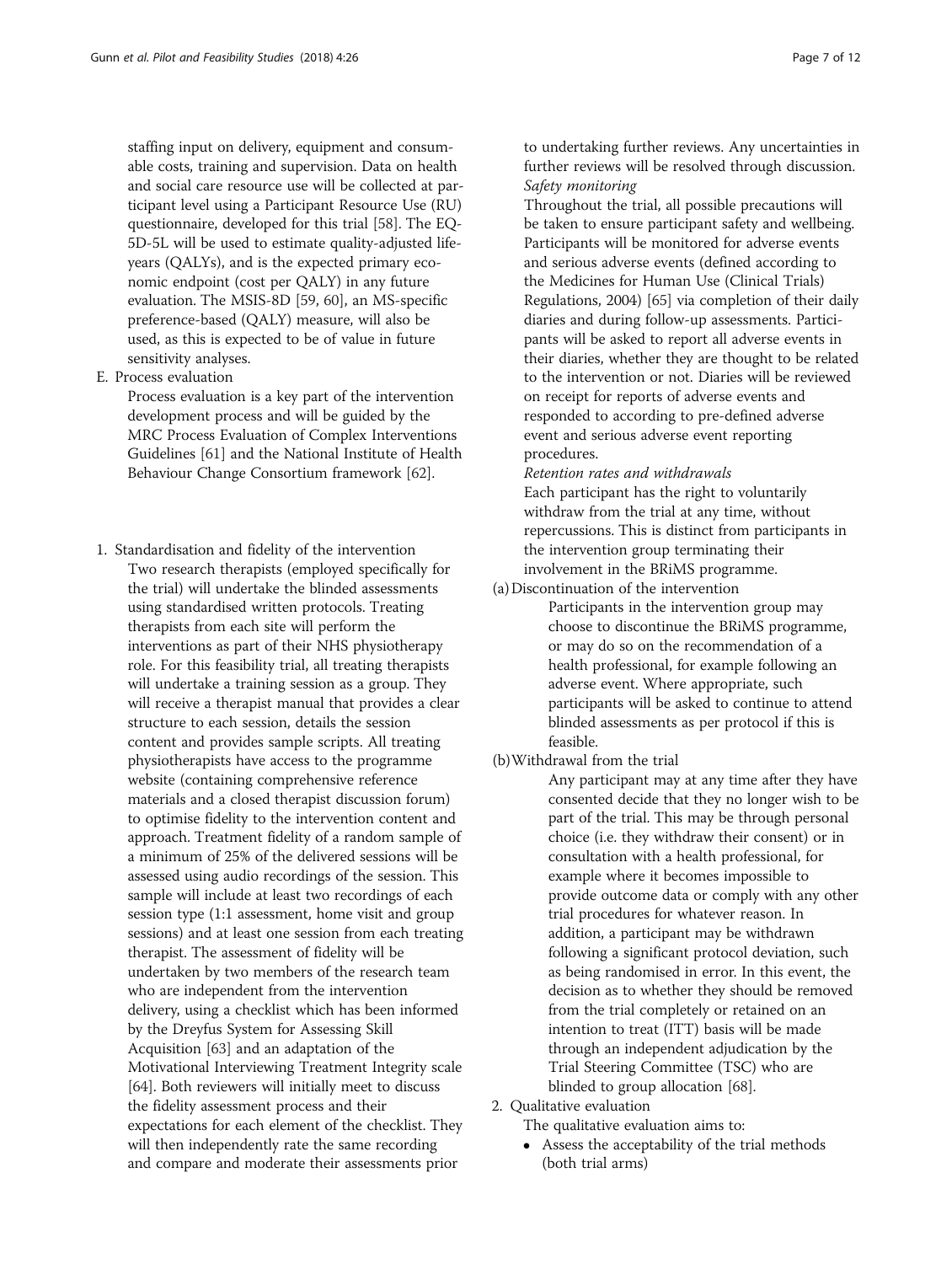- Evaluate the acceptability of the intervention and identify possible adaptations
- Identify the components of the intervention perceived to be effective.

One-to-one telephone interviews with trial participants and a telephone focus group [[66\]](#page-11-0) with treating therapists will be undertaken by the regional BRiMS trial coordinators at the completion of the programme. A purposive sample of 10 participants will include people from different regions, different BRiMS intervention groups and a sample of control arm participants. Participants will be contacted and a mutually convenient time agreed to undertake a telephone interview within 2 weeks of the completion of their final trial visit. All treating therapists will be invited to participate in the telephone focus group which will be convened within 1 month of the completion of the final BRiMS programme delivery. All interviews will be digitally recorded and transcribed verbatim. The researchers will employ a reflexive approach throughout, utilising research diaries, field notes and critical reflection [\[67\]](#page-11-0).

## Data analysis

In keeping with the aims of a feasibility study, a detailed statistical analysis plan will be developed and approved by the Trial Steering Committee, prior to final database lock and analyses. For the final analysis, the trial statistician will be presented with a database by the CTU containing a group code for each participant but not identifying which group is which; only after the primary analyses will the two groups be identified.

The analyses of the quantitative data will be in two stages, with data summarised according to participants' allocated trial arm. All analyses will be undertaken and reported according to the recently published CONSORT guidelines for pilot and feasibility trials [\[68](#page-11-0)].

Stage 1 will summarise the feasibility outcomes: data from screening, recruitment and follow-up logs will be used to generate realistic estimates of eligibility, recruitment, consent and follow-up rates and presented in a CONSORT flowchart. In addition, adherence data (e.g. session attendance and exercise adherence) will be used to contribute to the evaluation of the acceptability and concordance to the BRiMS programme. Completion rates will be estimated for each of the outcome measures at each time point. All estimates will be accompanied by appropriate confidence intervals, to allow assumptions to be made in the planning of the definitive trial. The baseline characteristics of individuals lost to follow-up will be compared to those who complete the feasibility trial to identify any potential bias.

Stage 2 will summarise the clinical outcomes data at each time point. As it is inappropriate to use feasibility

trial data to formally test for between-group treatment effects, the analyses will primarily be of a descriptive nature [[27,](#page-10-0) [69](#page-11-0)]. The CONSORT extension for reporting of pilot and feasibility studies [[68\]](#page-11-0) and the CONSORT extension for reporting of patient-reported outcomes [[70\]](#page-11-0) will be followed. Descriptive statistics of the clinical outcomes data will be produced for each trial arm. Interval estimates of the potential intervention effects, relative to usual care only, will be produced in the form of a 95% confidence interval, to ensure that the effect size subsequently chosen for powering the definitive trial is plausible, but no formal hypothesis testing will be undertaken [[27](#page-10-0)].

## Qualitative analysis

The qualitative analysis will employ a constructivist paradigm, described as an approach which allows the co-creation of understandings by respondent and researcher [[71\]](#page-11-0). The qualitative data will include transcripts from one-to-one participant interviews, and the health professional telephone focus group.

Anonymised transcribed data will be entered into NVIVO software (QSR International, Southport, UK). A pragmatic process of data immersion, coding and generation of initial themes will then be undertaken [\[72](#page-11-0)]. Subsequently, these themes will be refined in discussion with research team members to maximise credibility of the process [\[73](#page-11-0)]. The rigour of the qualitative analysis will be maximised through use of a range of techniques, including exploration of contradictory evidence, respondent validation, and constant comparison [[74\]](#page-11-0). In addition, interview and focus group participants will be invited to review an initial draft to ensure the analysis represents an accurate overview of participants' views, experiences and recommendations. Once this has been verified, the data will be used to (where necessary) revise the BRiMS Operational Manual and Trial Procedures.

## Determining progression to the full trial

We shall progress to a full trial application if minimum success criteria are achieved in key feasibility aims and objectives, or if we can identify solutions to overcome any identified issue. These criteria will be finalised in discussion with the Trial Steering Committee, but are likely to include:

- A minimum of 80% recruitment of the intended 60 participants within the 6-month recruitment window
- A minimum of 80% completion rate of key outcome measures (including follow-up)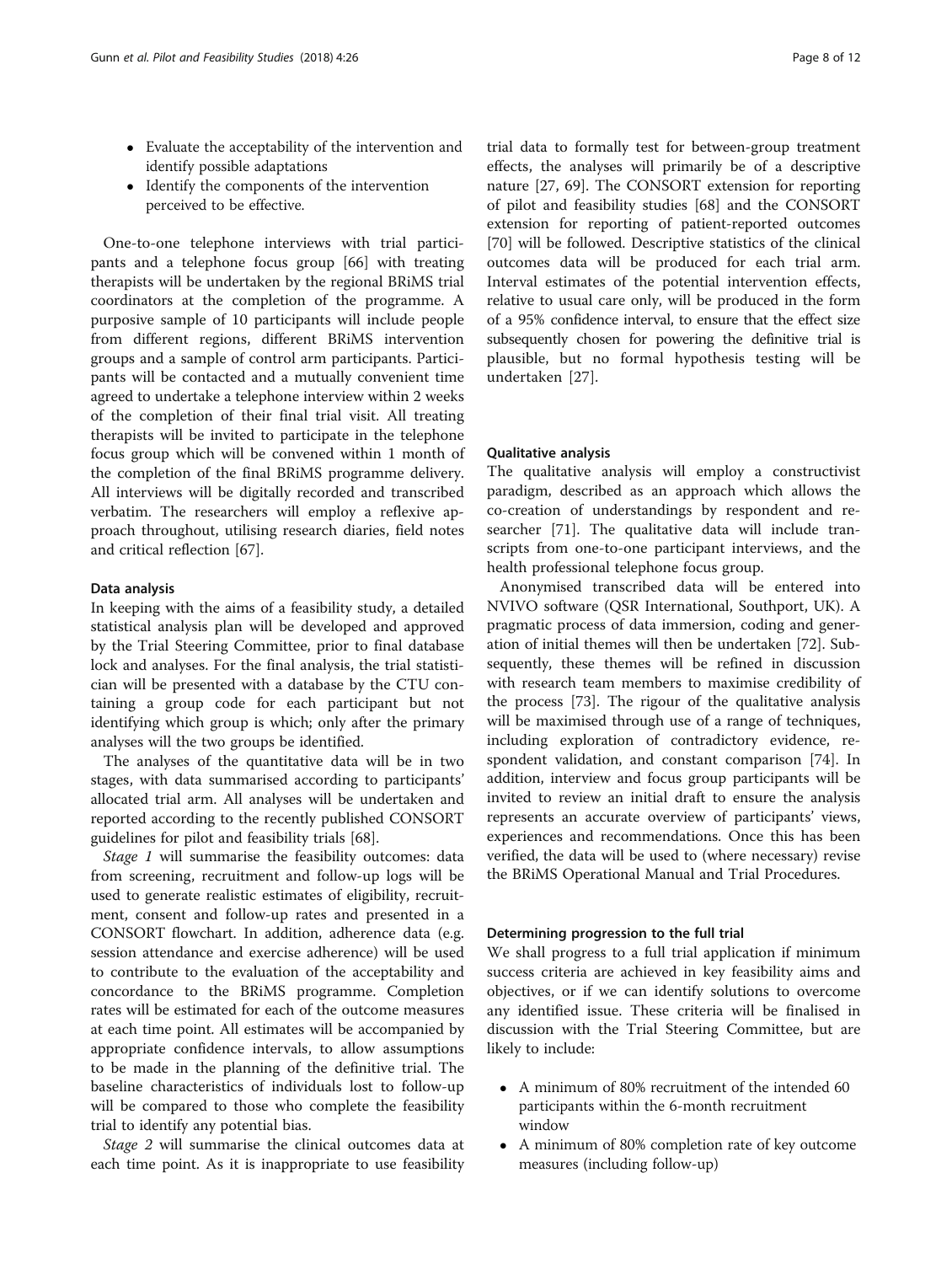### Data management, audit and monitoring

The CTU will be responsible for data management for the study. Data will be recorded on study-specific data collection forms by the blinded assessors, and on selfcompletion forms by study participants. Completed forms will be passed to the CTU and entered onto a secure web-based database. All data will be double entered and compared for discrepancies. Discrepant data will be verified using the original paper data sheets.

Data will be collected and stored in accordance with the Data Protection Act 1998 and will be accessible for the purposes of monitoring, auditing, or at the request of the regulatory agency.

### Trial oversight

There are three committees involved in the setup, management and oversight of this trial: the Trial Management Group (TMG), the Trial Steering Committee (TSC) and the Data Monitoring Committee (DMC).

The TMG comprises those individuals involved in the development of the protocol and the day-to-day running of the study. The responsibility of this group is to ensure all practical details of the trial are progressing, and everyone within the trial understands them. This includes monitoring adverse events, recruitment and attrition rates, the project timeline and finances. It will also include responsibility for the release of the trial results and publications. The TMG will meet approximately monthly.

The TSC is responsible for overseeing the conduct of the trial and comprises a group of experienced trialists with majority independent representation. The TSC will meet before the start of the trial and subsequently at least annually. In addition, the TSC and DMC will receive a quarterly report of adverse events, and a telephone conference/additional face-to-face meeting will be instigated by the chair of either group, or the chief investigator (CI) should any issues need to be discussed.

The DMC comprises an independent statistician and two experienced clinical trialists, one of whom will be the chair. This committee will be independent of the study organisers and the TSC; the DMC will maintain the interests of trial participants, with particular reference to safety, and will report to the chair of the TSC. It is anticipated that the members will meet once to agree terms of reference and subsequently at a schedule to be agreed with the TSC.

## **Ethics**

The trial will be conducted in accordance with the Declaration of Helsinki, 1996 [[75\]](#page-11-0); the principles of Good Clinical Practice, and the Department of Health Research Governance Framework for Health and Social Care, 2005 [[76](#page-11-0)]. All ethical approvals will be in place prior to the commencement of trial recruitment activities (see declarations section).

#### Dissemination plan

The results of this feasibility trial will inform the design of the anticipated definitive trial, rather than directly inform clinical decision making, since clinical and cost effectiveness cannot be determined at this level. Hence, dissemination, regardless of outcome of this feasibility trial, will focus on publication of the feasibility outcomes, and related methodological issues, in open access peer-reviewed journals.

On completion, the full study report will be accessible on the study website [\(www.brims.org.uk\)](http://www.brims.org.uk/) and via the funding body website, as will the full protocol. This protocol (Version 3.0, dated 07 Dec 2016) has been written in line with SPIRIT Guidelines [\[77](#page-11-0)]. Similarly, the Consolidated Standards of Reporting Trials (CON-SORT) [\[68, 78\]](#page-11-0) and the Template for Intervention Description and Replication (TiDIER) Guidelines [[79](#page-11-0)] will be reviewed prior to submitting future publications of the trial results. Authorship of articles will be by the study team; professional writers will not be used.

Results of this feasibility trial will be presented at national and international conferences to engender enthusiasm for the potential future trial. Summaries will be posted on to the websites/newsletters of the organisations who were involved in the recruitment process. In addition, all participants will be offered a lay summary of results and a clinically oriented summary will be provided to recruiting centres. A key output will be an application for funding for a definitive trial, if the results of the feasibility trial meet the criteria for progression.

## **Discussion**

The importance of developing interventions to support pwMS to maintain their mobility and manage falls has been highlighted by service users and providers, and in practice guidelines [[1](#page-9-0), [6](#page-9-0), [19](#page-10-0)]. The BRiMS intervention has been developed with the aim of addressing this important issue; however, a full evaluation of its effectiveness is essential to inform evidence-based clinical decision making. Best practice guidance emphasises the need to thoroughly test the feasibility and acceptability of both interventions and trial evaluation procedures prior to undertaking a full-scale assessment of effectiveness [[26\]](#page-10-0). This feasibility trial will provide important insights into the practicality of running a full-scale trial to evaluate BRiMS, including providing estimates of: recruitment, attrition, adherence, baseline scores, standard deviations and completion rates of the measures. It will also enable us to assess the acceptability of the intervention and of participating in the trial from the participant and health professional perspective, and the process of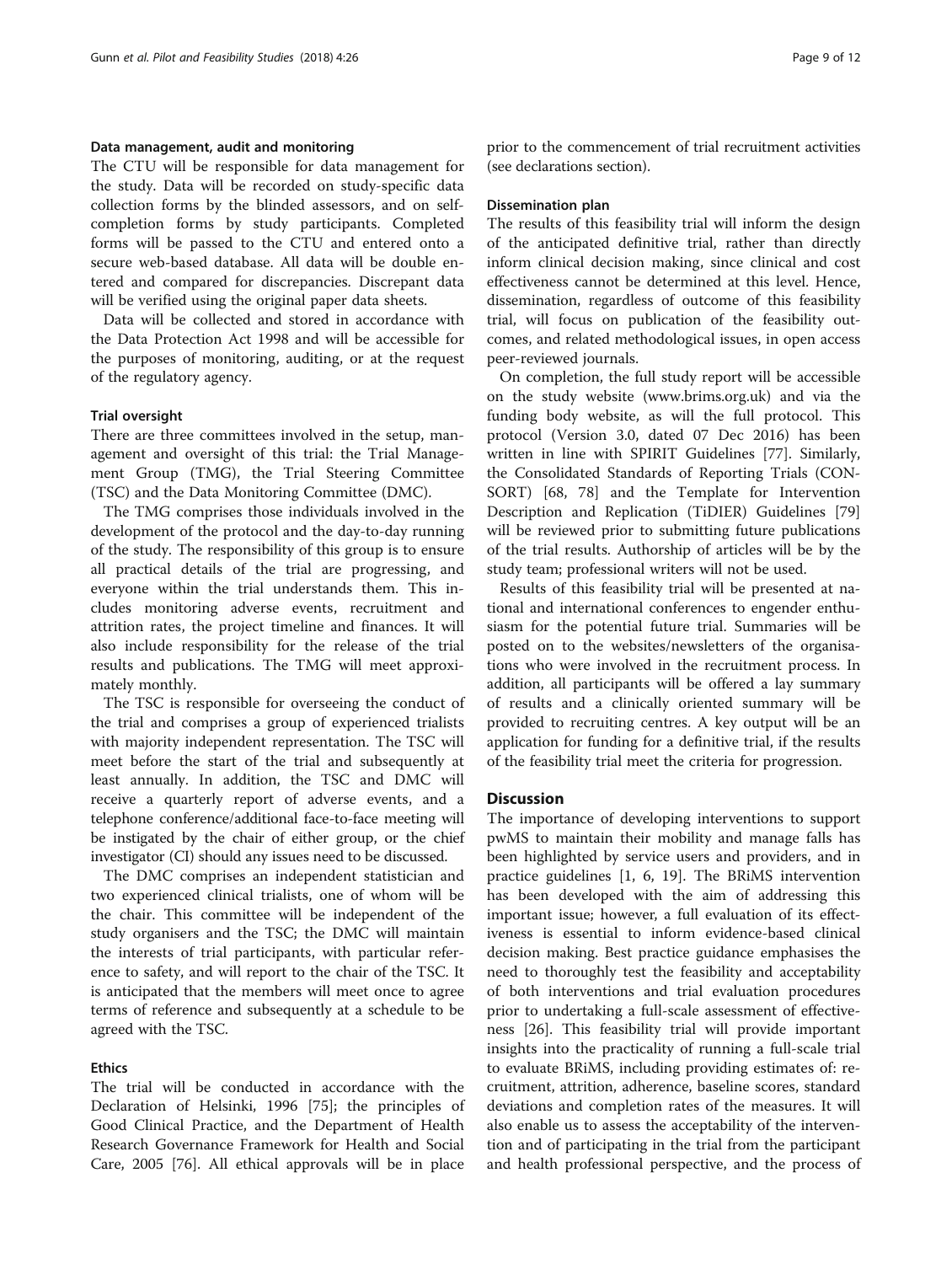<span id="page-9-0"></span>delivering BRiMS, to finalise a protocol for use in the definitive trial. Whilst the trial has been developed according to best practice guidance, the methodology is not without potential limitations. For example, the use of active and attention-matched control groups has been debated in the literature [[80, 81\]](#page-11-0); in this trial, the lack of evidence to inform the selection of an active comparator, along with the cost implications of including a third attention-matched group, led to the pragmatic decision to utilise a usual care control group.

One potential scheduling issue that we aim to test is the feasibility of the relatively short (minimum 3 days) timescale between randomisation and commencement of the BRiMS programme for those allocated to the intervention group, necessitated by the group elements within the BRiMS programme. Whilst considerable thought has been given to minimising this challenge, for example by pre-scheduling the BRiMS programme dates, qualitative feedback from participants and treating therapists will be important to finalise this aspect of a future full-scale trial.

This trial specifically targets people with SPMS, whose MS type and level of impaired mobility often makes them ineligible to participate in clinical trials, and for whom medical intervention is limited. Whilst we have estimates of potential recruitment and retention rates from other studies of similar interventions, these trials included participants with a range of MS sub-types. Therefore, it will be important to assess whether these estimates are appropriate for people with SPMS who may have more health issues which could impact on their participation in trials.

## Trial status

Recruitment commenced mid-January 2017.

#### Abbreviations

2MWT: Two-minute walk test; CONSORT: Consolidated Standards of Reporting Trials; CPI: Community Participation Indicators; CTU: Regional Clinical Trials Unit; DMC: Data Monitoring Committee; FESi: Falls Efficacy Scale (International); FRT: Functional Reach Test forwards/lateral; HRA: Health Research Authority; ISRCTN: International Standard Randomised Controlled Trials Number; Mini-BEST: Mini-Balance Evaluation Systems Test; MRC: Medical Research Council; MS: Multiple sclerosis; MSIS-29vs2.00: MS Impact Scale (29 item) version 2; MSWS-12vs2.00: MS Walking Scale (12 item) version 2; NHS: National Health Service; NIHR: National Institute for Health research; NRES: National Research Ethics Scheme; pwMS: People with MS; QALY: Quality-adjusted life-year; QoL: Quality of life; RCT: Randomised control trial; REC: Research Ethics Committee; SPMS: Secondary progressive MS; TiDIER: Template for Intervention Description and Replication; TMG: Trial Management Group; TSC: Trial Steering Committee

#### Acknowledgements

Not applicable.

#### Funding

This study is funded by the NIHR Health Technology Assessment Programme (14/176/12), United Kingdom. This article presents independent research. The views expressed are those of the authors and not necessarily those of the NHS, the NIHR or the Department of Health. The sponsor of this clinical study is the Plymouth Hospitals NHS Trust, Devon, England, UK.

### Availability of data and materials

We shall make data available to the scientific community with as few restrictions as feasible, whilst retaining exclusive use until the publication of major outputs.

#### Authors' contributions

JF, HG, JA, LP, LR, SC, CG, PE, JV, AB and BM designed the overall study. SC is the trial statistician and will be responsible for writing the full statistical analysis plan. HG, JF, MB, JV and SC wrote the manuscript. HG, JF, MB, JV, LP, LR, SC, PE and CG wrote the study protocol. JM and JZ critically proofread the manuscript and provided input to the study design. All authors critically proofread and approved the final manuscript.

#### Ethics approval and consent to participate

The study protocol, participant information and enrolment procedures were assessed and approved through the National Research Ethics Scheme (NRES Committee South West -Exeter REC ref no. 16/SW/0266) and the NHS Health Research Authority (HRA) (ref IRAS 199153). Any amendments to the protocol will be reported to, and approved via NRES, the HRA.

#### Consent for publication

Not applicable.

#### Competing interests

The authors declare that they have no competing interests.

#### Publisher's Note

Springer Nature remains neutral with regard to jurisdictional claims in published maps and institutional affiliations.

#### Author details

<sup>1</sup> Faculty of Health and Human Sciences, School of Health Professions Plymouth University, Peninsula Allied Health Centre, Derriford Rd, Plymouth PL6 8BH, UK. <sup>2</sup>Faculty of Health and Human Sciences, School of Psychology, Portland Square Building, Drake Circus Campus, Plymouth PL4 8AA, UK. <sup>3</sup> School of Health & Life Sciences, Glasgow Caledonian University Cowcaddens Road, Glasgow G4 0BA, UK. <sup>4</sup> Douglas Grant Rehabilitation Unit, Ayrshire Central Hospital, Kilwinning Road, Irvine KA12 8SS, UK. <sup>5</sup>Peninsula Schools of Medicine and Dentistry, Peninsula Clinical Trials Unit at Plymouth University (PenCTU), Room N16, Plymouth Science Park, Plymouth PL6 8BX, UK. <sup>6</sup>Medical Statistics, Peninsula Schools of Medicine and Dentistry, Room N15, Plymouth Science Park, Plymouth PL6 8BX, UK. <sup>7</sup>University of Exeter Medical School, Health Economics Group, University of Exeter, St Luke's Campus, Exeter EX1 2 LU, UK. <sup>8</sup>NIHR Research Design Service (South West) Musgrove Park Hospital, Taunton TA1 5DA, UK. <sup>9</sup>NIHR Research Design Service, Peninsula Schools of Medicine and Dentistry, ITTC Building, Plymouth Science Park, Plymouth PL6 8BX, UK. <sup>10</sup>Cornwall, UK. <sup>11</sup>School of Medicine, Medical and Biological Sciences, University of St Andrews, North Haugh, St Andrews KY16 9TF, UK.

### Received: 17 January 2017 Accepted: 3 July 2017 Published online: 27 July 2017

#### References

- Royal College of Physicians. The national audit of services for people with multiple sclerosis 2011. London: Royal College of Physicians; 2011. p. 1–97.
- 2. McCrone P, Heslin M, Knapp M, Bull P, Thompson A. Multiple sclerosis in the UK: service use, costs, quality of life and disability. Pharmacoeconomics. 2008;26:847–60.
- 3. Rovaris M, Confavreux C, Furlan R, Kappos L, Comi G, Filippi M. Secondary progressive multiple sclerosis: current knowledge and future challenges. Lancet Neurol. 2006;5:343–54.
- 4. Feinstein A, Freeman J, Lo AC. Treatment of progressive multiple sclerosis: what works, what does not, and what is needed. Lancet Neurol. 2015;14: 194–207.
- 5. Heesen C, Böhm J, Reich C, Kasper J, Goebel M, Gold SM. Patient perception of bodily functions in multiple sclerosis: gait and visual function are the most valuable. Mult Scler. 2008;14:988–91.
- 6. Multiple Sclerosis Society UK, James Lind Alliance. Putting people affected by MS at the heart of research. 2013. Available from: [https://www.mssociety.](https://www.mssociety.org.uk/ms-research/how-we-decide-what-we-fund/Setting-MS-research-priorities)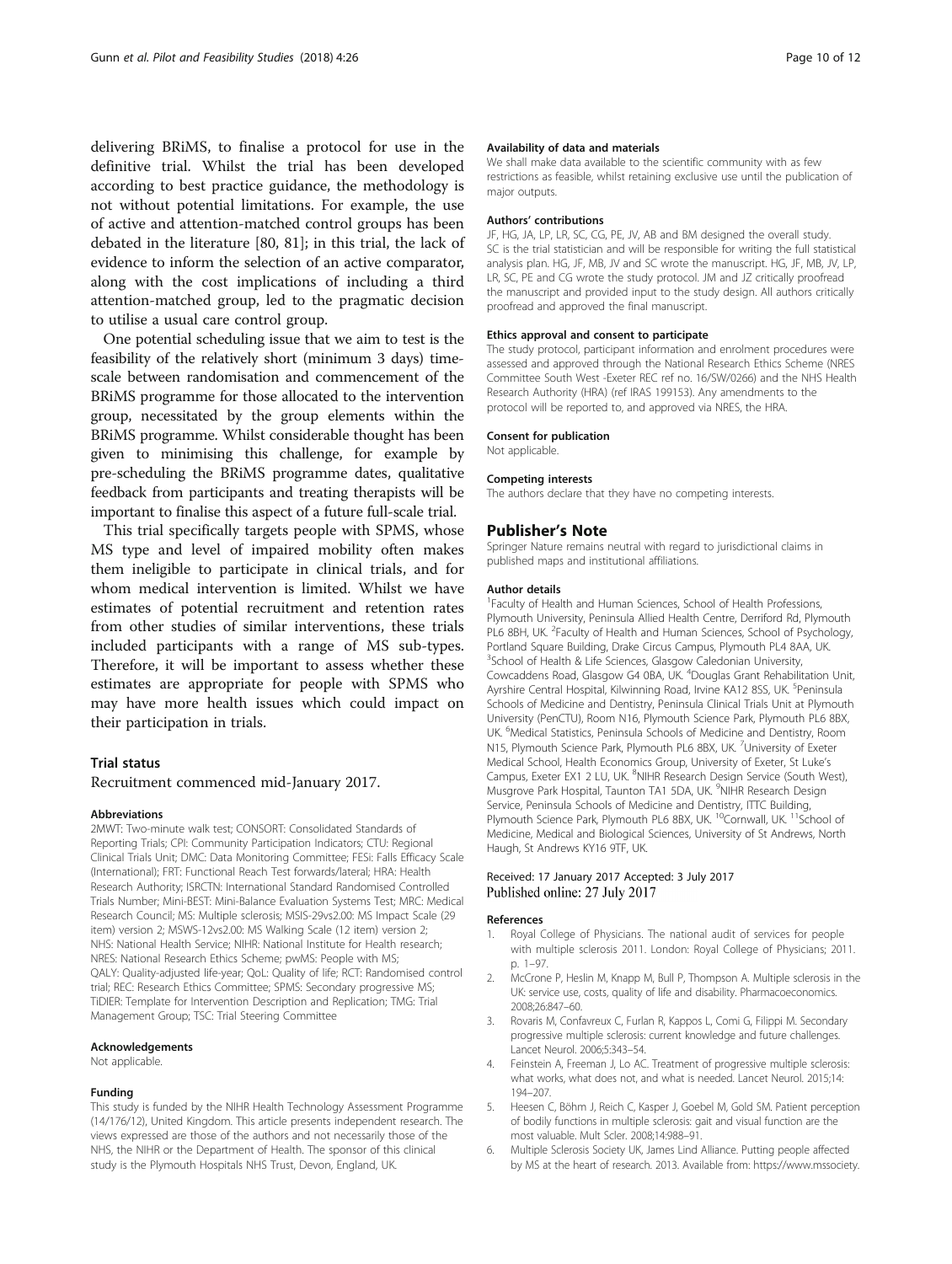<span id="page-10-0"></span>[org.uk/ms-research/how-we-decide-what-we-fund/Setting-MS-research](https://www.mssociety.org.uk/ms-research/how-we-decide-what-we-fund/Setting-MS-research-priorities)[priorities](https://www.mssociety.org.uk/ms-research/how-we-decide-what-we-fund/Setting-MS-research-priorities)

- 7. Soyuer F, Mirza M, Erkorkmaz U. Balance performance in three forms of multiple sclerosis. Neurol Res. 2006;28:555–62.
- 8. Cattaneo D, Jonsdottir J. Sensory impairments in quiet standing in subjects with multiple sclerosis. Mult Scler. 2007;13:7–273.
- 9. Gunn H, Creanor S, Haas B, Marsden JF, Freeman J. Risk factors for falls in multiple sclerosis: an observational study. Mult Scler. 2013;19:1913–22.
- 10. Nilsagard Y, Gunn H, Freeman J, Hoang P, Lord S, Mazumder R, et al. Falls in people with MS-an individual data meta-analysis from studies from Australia, Sweden, United Kingdom and the United States. Mult Scler J. 2014;21:1–9.
- 11. Gunn H, Creanor S, Haas B, Marsden J, Freeman J. Frequency, characteristics and consequences of falls in multiple sclerosis: findings from a cohort study. Arch Phys Med Rehabil. 2014;95:538–45.
- 12. Peterson EW, Cho CC, von Koch L, Finlayson ML. Injurious falls among middle aged and older adults with multiple sclerosis. Arch Phys Med Rehabil. 2008;89:1031–7.
- 13. Bazelier MT, van Staa T-P, Uitdehaag BMJ, Cooper C, Leufkens HGM, Vestergaard P, et al. Risk of fractures in patients with multiple sclerosis: a population-based cohort study. Neurology. 2012;78:1967–73.
- 14. Peterson EW, Cho CC, Finlayson ML. Fear of falling and associated activity curtailment among middle aged and older adults with multiple sclerosis. Mult Scler. 2007;13:1168–75.
- 15. Sutliff MH. Contribution of impaired mobility to patient burden in multiple sclerosis. Curr Med Res Opin. 2010;26:109–19.
- 16. Kobelt G, Berg J, Lindgren P, Kerrigan J, Russell N, Nixon R. Costs and quality of life of multiple sclerosis in the United Kingdom. Eur J Health Econ. 2006;7 Suppl 2:S96–104.
- 17. Mackenzie IS, Morant SV, Bloomfield G, MacDonald TM, O'Riordan J. Incidence and prevalence of multiple sclerosis in the UK 1990-2010: a descriptive study in the General Practice Research Database. J Neurol Neurosurg Psychiatry. 2014;85:76–84.
- 18. National Audit Office. Services for people with neurological conditions. London. 2011.
- 19. National Institute for Health and Care Excellence. Management of multiple sclerosis in primary and secondary care. London. 2014.
- 20. Batchelor F, Hill K, Mackintosh S, Said C. What works in falls prevention after stroke?: a systematic review and meta-analysis. Stroke. 2010;41:1715–22.
- 21. Goodwin VA, Richards SH, Henley W, Ewings P, Taylor AH, Campbell JL. An exercise intervention to prevent falls in people with Parkinson's disease: a pragmatic randomised controlled trial. J Neurol Neurosurg Psychiatry. 2011;82:1232–8.
- 22. Cattaneo D, Jonsdottir J, Zocchi M, Regola A. Effects of balance exercises on people with multiple sclerosis: a pilot study. Clin Rehabil. 2007;21:771–81.
- 23. Finlayson M, Peterson EW, Cho C. Pilot study of a fall risk management program for middle aged and older adults with MS. NeuroRehabilitation. 2009;25:107–15.
- 24. Sosnoff JJ, Finlayson M, McAuley E, Morrison S, Motl RW. Home-based exercise program and fall-risk reduction in older adults with multiple sclerosis: phase 1 randomized controlled trial. Clin Rehabil. 2014;28: 254–63.
- 25. Darzi L. High quality care for all: NHS next stage review final report. London. 2008.
- 26. Craig P, Dieppe P, Macintyre S, Michie S, Nazareth I, Petticrew M. Developing and evaluating complex interventions: the new Medical Research Council guidance. BMJ. 2008;337:a1655.
- 27. Thabane L, Ma J, Chu R, Cheng J, Ismaila A, Rios LP, et al. A tutorial on pilot studies: the what, why and how. BMC Med Res Methodol BioMed Central. 2010;10:1.
- 28. Carter A, Daley A, Humphreys L, Snowdon N, Woodroofe N, Petty J, et al. Pragmatic intervention for increasing self-directed exercise behaviour and improving important health outcomes in people with multiple sclerosis: a randomised controlled trial. Mult Scler. 2014;20: 1112–22.
- 29. Thomas S, Thomas PW, Kersten P, Jones R, Green C, Nock A, et al. A pragmatic parallel arm multi-centre randomised controlled trial to assess the effectiveness and cost-effectiveness of a group-based fatigue management programme (FACETS) for people with multiple sclerosis. J Neurol Neurosurg Psychiatry. 2013;84:1092–9.
- 30. Polman CH, Reingold SC, Banwell B, Clanet M, Cohen JA, Filippi M, et al. Diagnostic criteria for multiple sclerosis: 2010 revisions to the McDonald criteria. Ann Neurol. 2011;69:292–302.
- 31. Multiple Sclerosis Society UK. Relapsing Remitting MS (RRMS). 2016. Available from: [https://www.mssociety.org.uk/what-is-ms/types-of-ms/](https://www.mssociety.org.uk/what-is-ms/types-of-ms/relapsing-remitting-rrms) [relapsing-remitting-rrms](https://www.mssociety.org.uk/what-is-ms/types-of-ms/relapsing-remitting-rrms)
- Gunn HJ, Newell P, Haas B, Marsden JF, Freeman JA. Identification of risk factors for falls in multiple sclerosis: A systematic review and meta-analysis. Phys Ther. 2013;93(4):504-13.
- 33. Gunn H, Markevics S, Haas B, Marsden J, Freeman J. Systematic review: the effectiveness of interventions to reduce falls and improve balance in adults with multiple sclerosis. Arch Phys Med Rehabil. 2015;96:1898–912.
- 34. Gunn H, Endacott R, Haas B, Marsden J, Freeman J. Developing a falls management intervention for people with MS: a nominal group study. Milan: RIMS Annual. Conference; 2015.
- 35. Sosnoff JJ, Finlayson M. International MS Falls Prevention Research Network: report from the front lines. Int J MS Care. 2014;16:161–2.
- 36. Kavanagh DJ, Andrade J, May J, Connor JP. Motivational interventions may have greater sustained impact if they trained imagery-based selfmanagement. Addiction. 2014;109:1062–3.
- 37. Hale L, Smith C, Mulligan H, Treharne GJ. "Tell me what you want, what you really really want….": asking people with multiple sclerosis about enhancing their participation in physical activity. Disabil Rehabil. 2012;34:1887–93.
- 38. Lorig KR, Holman H. Self-management education: history, definition, outcomes, and mechanisms. Ann Behav Med. 2003;26:1–7.
- 39. Bandura A. Health promotion by social cognitive means. Health Educ Behav. 2004;31:143–64.
- 40. Hackmann A, Bennett-Levy J, Holmes EA. Oxford guide to imagery in cognitive therapy. Oxford: Oxford University Press; 2011.
- 41. Paul L, Coulter EH, Miller L, McFadyen A, Dorfman J, Mattison PGG. webbased physiotherapy for people moderately affected with multiple sclerosis; quantitative and qualitative data from a randomized, controlled pilot study. Clin Rehabil. 2014;28:924–35.
- 42. Multiple Sclerosis Society. A lottery of treatment and care—MS services across the UK. London. 2013.
- 43. Hobart JCJ, Riazi A, Lamping DLD, Fitzpatrick R, Thompson AJA. Measuring the impact of MS on walking ability—the 12-Item MS Walking Scale (MSWS-12). Neurology LIPPINCOTT WILLIAMS & WILKINS. 2003;60:31–6.
- 44. Herdman M, Gudex C, Lloyd A, Janssen M, Kind P, Parkin D, et al. Development and preliminary testing of the new five-level version of EQ-5D (EQ-5D-5 L). Qual Life Res. 2011;20:1727–36.
- 45. Hobart J, Lamping D, Fitzpatrick R, Riazi A, Thompson A. The Multiple Sclerosis Impact Scale (MSIS-29): a new patient-based outcome measure. Brain. 2001;124:962–73.
- 46. National Institute for Health and Care Excellence. Guide to the methods of technology appraisal. London: NICE; 2013.
- 47. Lamb S, Jørstad-Stein E, Hauer K, Becker C. Development of a common outcome data set for fall injury prevention trials: The Prevention of Falls Network Europe Consensus. J Am Geriatr Soc. 2005;53:1618–22.
- 48. Coote S, Sosnoff JJ, Gunn H. Fall incidence as the primary outcome in multiple sclerosis falls-prevention trials. Int J MS Care. 2014;16:178–84.
- 49. Grant PM, Ryan CG, Tigbe WW, Granat MH. The validation of a novel activity monitor in the measurement of posture and motion during everyday activities. Br J Sports Med. 2006;40:992–7.
- 50. Gijbels D, Dalgas U, Romberg A, de Groot V, Bethoux F, Vaney C, et al. Which walking capacity tests to use in multiple sclerosis? A multicentre study providing the basis for a core set. Mult Scler J. 2012;18:364–71.
- 51. Godi M, Franchignoni F, Caligari M, Giordano A, Turcato AM, Nardone A. Comparison of reliability, validity, and responsiveness of the Mini-Bestest And Berg Balance Scale in patients with balance disorders. Phys Ther. 2012;93:158–67.
- 52. Tyson S, Connell L. The psychometric properties and clinical utility of measures of walking and mobility in neurological conditions: a systematic review. Clin Rehabil. 2009;23:1018–33.
- 53. Freeman JA, Gear M, Pauli A, Cowan P, Finnigan C, Hunter H, et al. The effect of core stability training on balance and mobility in ambulant individuals with multiple sclerosis: a multi-centre series of single case studies. Mult Scler J. 2010;16:1377–84.
- 54. Paltamaa J, Sjögren T, Peurala SH, Heinonen A. Effects of physiotherapy interventions on balance in multiple sclerosis: a systematic review and meta-analysis of randomized controlled trials. J Rehabil Med. 2012;44: 811–23.